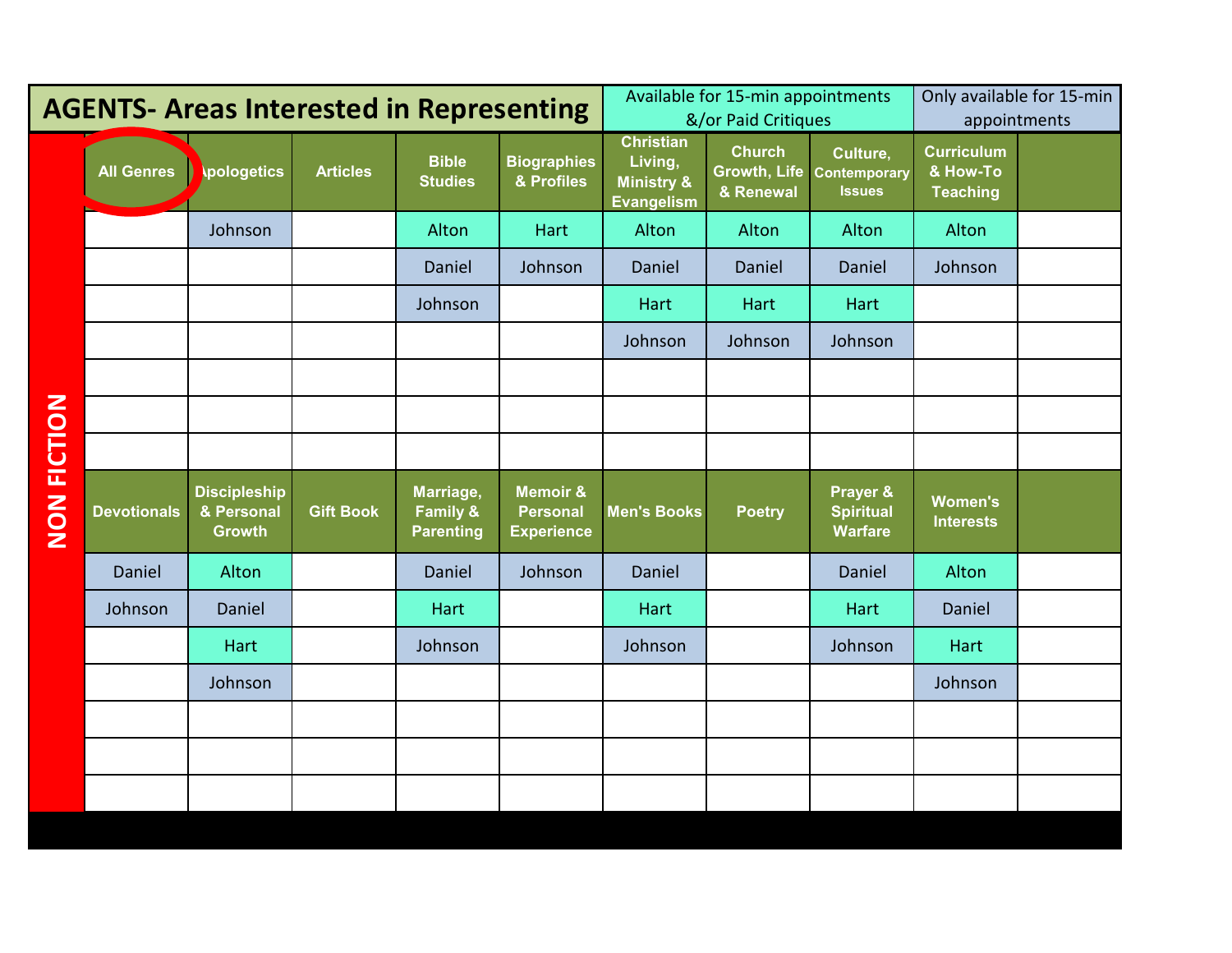| <b>AGENTS- Areas Interested in Representing</b> |                                 |                                                          |                                      |                                   |                    | Available for 15-min appointments<br>&/or Paid Critiques |                                                             |                   | Only available for 15-min<br>appointments |                                    |
|-------------------------------------------------|---------------------------------|----------------------------------------------------------|--------------------------------------|-----------------------------------|--------------------|----------------------------------------------------------|-------------------------------------------------------------|-------------------|-------------------------------------------|------------------------------------|
|                                                 | <b>Any Genre</b>                | <b>Action and</b><br>Adventure                           | <b>Amish</b><br><b>Inspirational</b> | <b>Biblical</b><br><b>Fiction</b> | Contemporary       | Fantasy,<br><b>Speculative</b><br>& Sci-Fi               | <b>General</b><br><b>Market</b>                             | <b>Historical</b> | <b>Historical</b><br><b>Romance</b>       | <b>Inspirational</b>               |
|                                                 |                                 | Hart                                                     | Sabga                                |                                   | Hart               | Hart                                                     | Hart                                                        | Hart              | Hart                                      | Hart                               |
|                                                 |                                 | Johnson                                                  |                                      |                                   | Johnson            | Sabga                                                    | Sabga                                                       | Johnson           | Johnson                                   | Johnson                            |
|                                                 |                                 | Sabga                                                    |                                      |                                   | Sabga              |                                                          |                                                             |                   | Sabga                                     |                                    |
| <b>FICTION</b>                                  | <b>Issues</b><br><b>Fiction</b> | <b>Legal and</b><br><b>Political</b><br><b>Thrillers</b> | <b>Literary</b>                      | <b>Romance</b>                    | <b>Southern</b>    | Suspense,<br><b>Crime &amp;</b><br><b>Mystery</b>        | <b>Women's</b><br><b>Fiction</b>                            |                   |                                           |                                    |
|                                                 |                                 |                                                          |                                      | Johnson                           | Johnson            | Johnson                                                  | Johnson                                                     |                   |                                           |                                    |
|                                                 |                                 |                                                          |                                      | Sabga                             |                    |                                                          |                                                             |                   |                                           |                                    |
|                                                 |                                 |                                                          |                                      |                                   |                    |                                                          |                                                             |                   |                                           |                                    |
|                                                 |                                 |                                                          |                                      |                                   |                    |                                                          |                                                             |                   |                                           |                                    |
| CHILDREN & YA                                   | <b>All Genres</b>               | <b>Activity</b><br><b>Books</b>                          | <b>Biographies</b>                   | <b>Chapter</b><br><b>Books</b>    | <b>Devotionals</b> | <b>Early</b><br><b>Readers</b>                           | <b>Middle</b><br>Grade &<br><b>Tweens</b><br><b>Fiction</b> | <b>NonFiction</b> | <b>Picture</b><br><b>Books</b>            | <b>Older Teens</b><br>& YA Fiction |
|                                                 |                                 | Johnson                                                  | Johnson                              | Johnson                           | Johnson            | Johnson                                                  | Johnson                                                     |                   |                                           | Johnson                            |
|                                                 |                                 |                                                          |                                      |                                   |                    |                                                          |                                                             |                   |                                           |                                    |
|                                                 |                                 |                                                          |                                      |                                   |                    |                                                          |                                                             |                   |                                           |                                    |
|                                                 |                                 |                                                          |                                      |                                   |                    |                                                          |                                                             |                   |                                           |                                    |
|                                                 |                                 |                                                          |                                      |                                   |                    |                                                          |                                                             |                   |                                           |                                    |
|                                                 |                                 |                                                          |                                      |                                   |                    |                                                          |                                                             |                   |                                           |                                    |